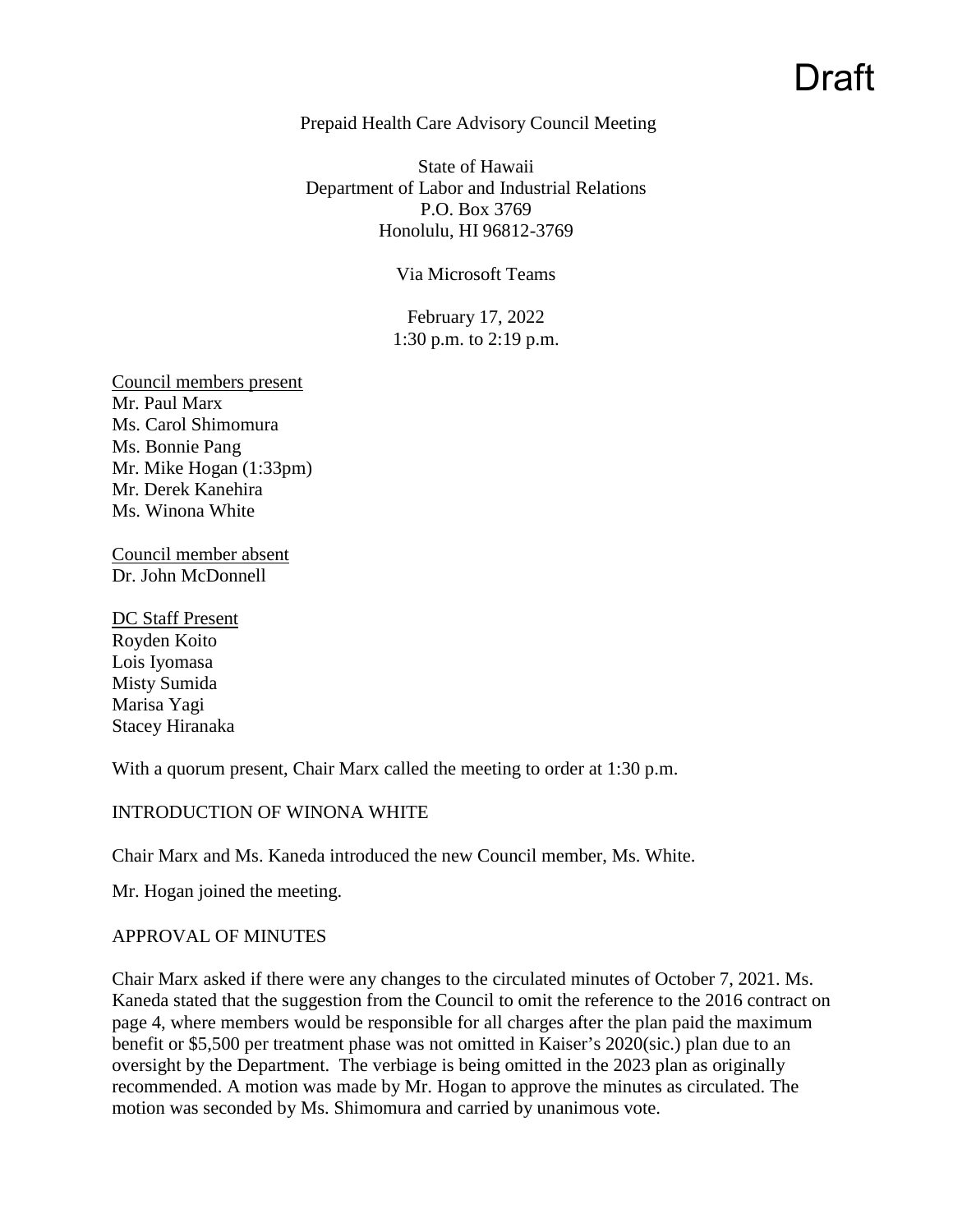Prepaid Health Care Advisory Council Meeting February 17, 2022 Page 2 of 5

Kaiser was represented by Ms. May Goya.

## **Kaiser Permanente Group Plan** (Informational Only)

Kaiser informed the Department of changes and clarifications being made to the prevalent plan effective January 1, 2023.

Draft

Chair Marx offered Kaiser the opportunity to present to the Council topics for discussion regarding its plans. Ms. Goya provided an overview of the changes to the 2023 Kaiser Permanente plans – review of service-type plans. Ms. Goya addressed the benefit change for the Prostate Specific Antigen (PSA) screening. Kaiser changed the cost share for PSA screening from the applicable basic laboratory services copay of \$20 per day to no cost share.

Ms. Goya addressed the following language clarifications:

- Contraceptive Drugs and Devices. Kaiser deleted the duplicative entry from the Special Services for Women section because Contraceptive Drugs and Devices already existed under the Prescription Drugs section.
- 24/7 Advice Line. Kaiser updated references of After-Hours Care to 24/7 Advice Line for consistency with all materials and updated the types of providers that may give advice.
- Urgent Care. Kaiser updated the terminology to be consistent with all materials by replacing references to After-Hours Care with "Urgent Care."
- Home Phototherapy Equipment. Kaiser clarified the benefit applied to all members, instead of only newborns.
- Orthodontic Care for the Treatment of Orofacial Anomalies. Kaiser removed the reference to the 2016 year for the orthodontic care. Medical Services/Care exclusion. Kaiser removed the phrase, "or service are not listed as covered".

Ms. Shimomura asked if Moanalua Medical Center discontinued providing after-hours care resulted in urgent care services to be discontinued at the hospital. Ms. Goya responded that the hospital will have emergency services and urgent care will be provided at the Honolulu medical office, West Oahu medical office, and the Maui Lani medical office.

Ms. Shimomura notated on the Review of Service-Type plans form, Medical Services/Care was located on page 59 instead of page 60.

Mr. Kanehira questioned the typographical errors throughout the different plans. He noticed the address referenced 711 Kapiolani Boulevard as the member services or regional appeals office location with the zip code of 96813, which he believed to be correct, but on page 88 the zip code reflected 96816 and on page 81 the zip code reflected 96814. He suggested to update the document to reflect the correct zip code for the office locations. Kaiser stated it would look through the document to make those corrections.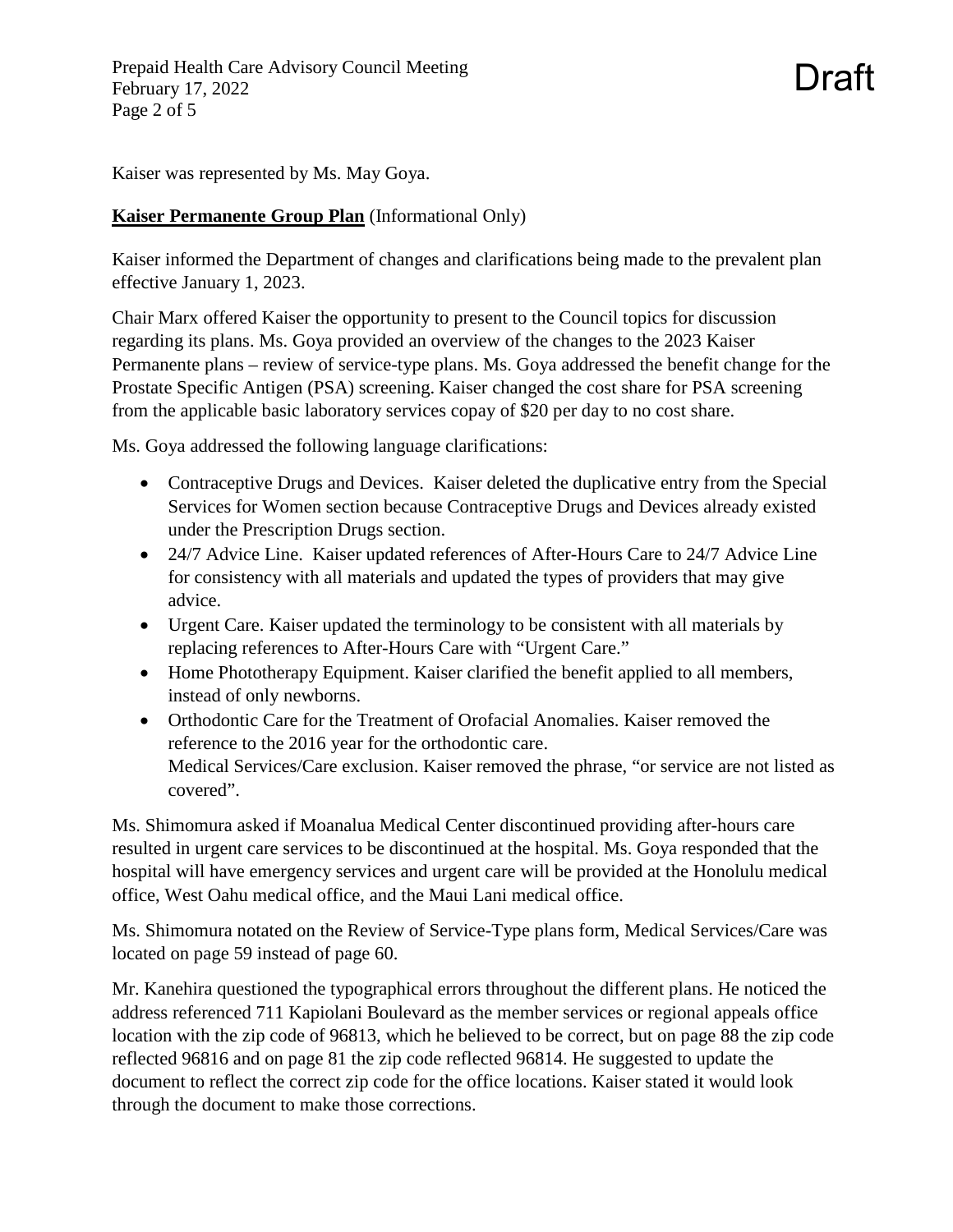Ms. Shimomura questioned if the pre-admission certification requirement and the pre-admission penalty equaled a zero-dollar amount. The penalty, if the guidelines were not followed, may be a lack of coverage because the member failed to obtain certification as soon as reasonable possible. Kaiser confirmed there was no pre-admission penalty with a dollar amount.

Draft

Ms. Shimomura questioned if radiology advanced imaging was equivalent to specialty radiology. Ms. Goya stated that advanced imaging was an MRI and questioned Ms. Shimomura if that was her understanding. She explained that Kaiser had a list of examples of specialty imaging in the guide and the term "advanced imaging" was not used, but believed it was referencing the same items.

Ms. Shimomura questioned what the equivalency of a \$20 cost share per (inpatient physician visit) versus 80% benefit for hospital charges was currently and if these were comparable amounts. This question was posed at the previous meeting and Mr. Hertzog had stated he would provide this information at a later date. Mr. Hertzog stated that Kaiser was working on the 2022 sample fee schedule list which should be available at kp.org.

Ms. Shimomura questioned if hospice care was covered at 100%. Ms. Goya confirmed the member received 100% coverage with no cost to the member.

Ms. Shimomura questioned why corneal or kidney transplant was separated on the DLIR sheet and if the benefit was 80% or \$20 cost share per visit. Ms. Goya confirmed the benefit level was the same as the 7(a) prevalent plan. Ms. Shimomura questioned if transplants, other than corneal and kidney, had a \$20 cost share per office visit. Ms. Goya confirmed the visit would be an 80% benefit only.

Ms. Pang questioned if all Kaiser members were covered for a one-time only in vitro fertilization procedure per lifetime. Ms. Goya confirmed.

Ms. Pang questioned if the member elected to voluntarily terminate her pregnancy, she would be eligible for only two procedures. Ms. Goya confirmed and added there was no limit to medically necessary procedures.

Mr. Kanehira questioned the duplication of the skilled administered drugs benefit under the Prescription Drug heading and Drug Therapy Care (Growth Hormone Therapy) heading. He stated both referenced page 44. Ms. Goya confirmed the reference was the same and Kaiser's intent of the duplicate listing was to help people who were just looking at the section specifically related to Growth Hormone Therapy. She stated Kaiser could remove the duplication but mentioned this was a frequently asked question by the members, so Kaiser included the benefits in this section to help further clarify.

Ms. Shimomura questioned how the determination was made regarding the cost share of \$20 per office visit and 80% benefit hospital visit related to a corneal or kidney transplant. Ms. Sanderson clarified for any services that were provided in the hospital, including the transplant,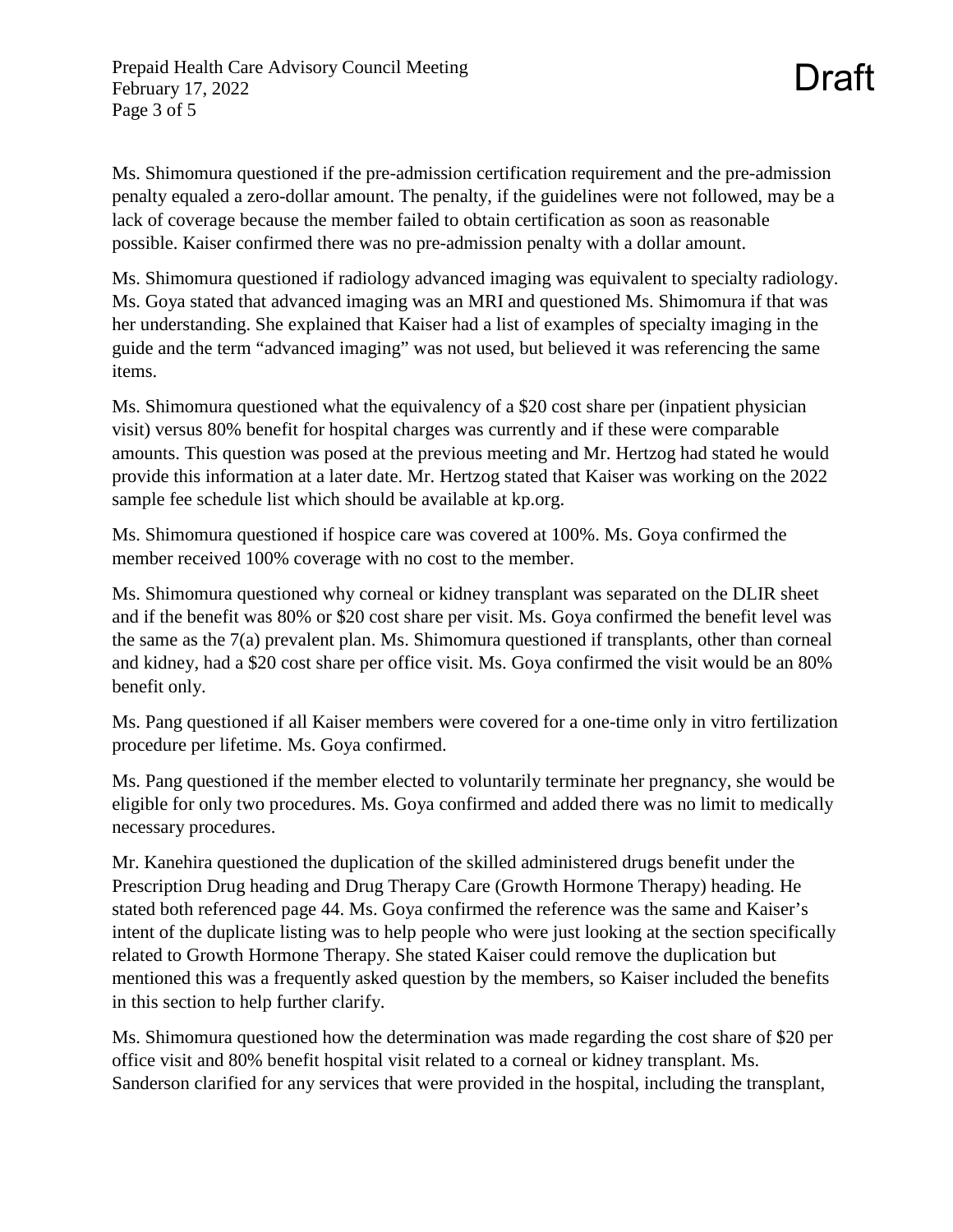the hospital and patient copay would apply. But if the member had any office visits prior to or after the transplant the office visit copay would apply.

Ms. Shimomura questioned why the other transplant procedures (excluding corneal or kidney) was only an 80% benefit. Ms. Sanderson stated Kaiser would correct the DCD review sheet to reflect the same copayments as the transplant procedure for corneal or kidney. She clarified that hospital visits would be hospital copay and office visits would be office visit copay.

Mr. Kanehira questioned why the plan document referenced the annual deductible if it wasn't pertinent to the plan. Ms. Goya stated that all documents are constructed the same to include the same information. She stated Kaiser could consider that as an enhancement sometime in the future to make it less confusing for the members.

Chair Marx stated there were good points of clarification and his interpretation of the conversation was they were points of clarification, not necessarily actions to change the plan document. The Council agreed.

## OTHER BUSINESS

Kaiser Foundation Health Plan, Inc.

## **Kaiser Permanente Group \$20/20%/\$300 Plan**

The Council deviated from the agenda and reviewed the Kaiser Permanente Group \$20/20%/\$300 Plan.

Kaiser informed the Department of changes made to the plan effective January 1, 2023 and requested continued approval of the plan under Section 393-7(b).

Ms. Goya addressed the benefit change for the Prostate Specific Antigen (PSA) screening. Kaiser changed the cost share for PSA from the applicable basic laboratory services cost share of \$25 per day after the deductible to no cost share. The plan also included the six language clarifications that were reviewed in the KP Group plan.

Ms. Shimomura questioned the pregnancy termination cost share for specialty care and primary care. Ms. Goya stated under the pregnancy termination there were primary care, specialty care, and total care settings cost shares. The cost share depended on where the services were received. If the patient saw a primary care physician, the patient would pay the primary care cost share. If the patient saw a specialist, the patient would pay the specialist cost share. If the patient received the procedure in a hospital, the patient would pay the hospital copay.

A motion was made by Ms. Pang to recommend continued approval of the plan under Section 393-7(b).

The motion was seconded by Ms. Shimomura and carried by unanimous vote.